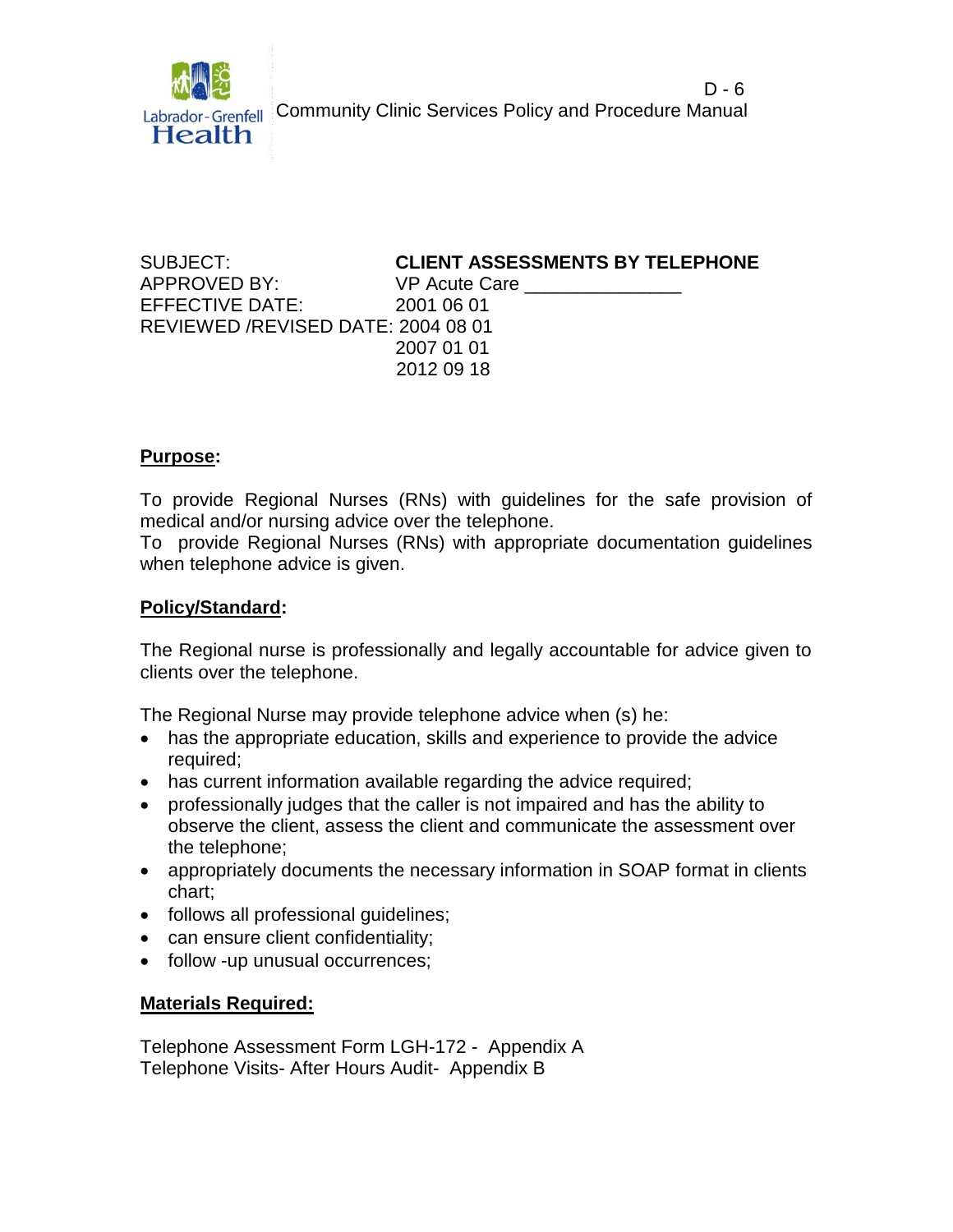

Community Clinic Services Policy and Procedure Manual Subject: **CLIENT ASSESSMENTS BY**  Labrador-Grenfell Dublect.<br> **TELEPHONE**<br>
TELEPHONE

Page 2

# **Related Policies:**

Human resources Policy and Procedure Manual HR-4-85 http://lghealth/policies/files/HR-4-85%20- %20Compensation%20for%20Telephone%20Consults\_July2012.pdf

# **Procedure:**

The following information is required when giving telephone advice:

- Date and time
- Name of caller, relationship to client
- Presenting concern and symptoms
- Previous assessment of this problem; when and by whom
- Diagnosis
- Advice given
- Follow up recommended

 Advice to call back if concerned, or if the condition does not improve or worsens.

The RN is to document either on the:

- 1) Client Assessment by Telephone form. LGH-192( pink) which is to be glued to the out patient progress note
- 2) In the client's chart using SOAP format and stamping the entry with the telephone assessment stamp
	- If the RN claims this telephone advice on the fringe benefit form the nurse is required to document this in the client's chart using SOAP format and document the client chart number on the fringe benefit form. Document as a late entry.
	- The Regional Nurse II is responsible to ensure that 50% of telephone visits claimed are checked prior to signature on the fringe benefit sheet.
	- The clinical manager will audit these telephone visits on her site visits using the attached form in Appendix B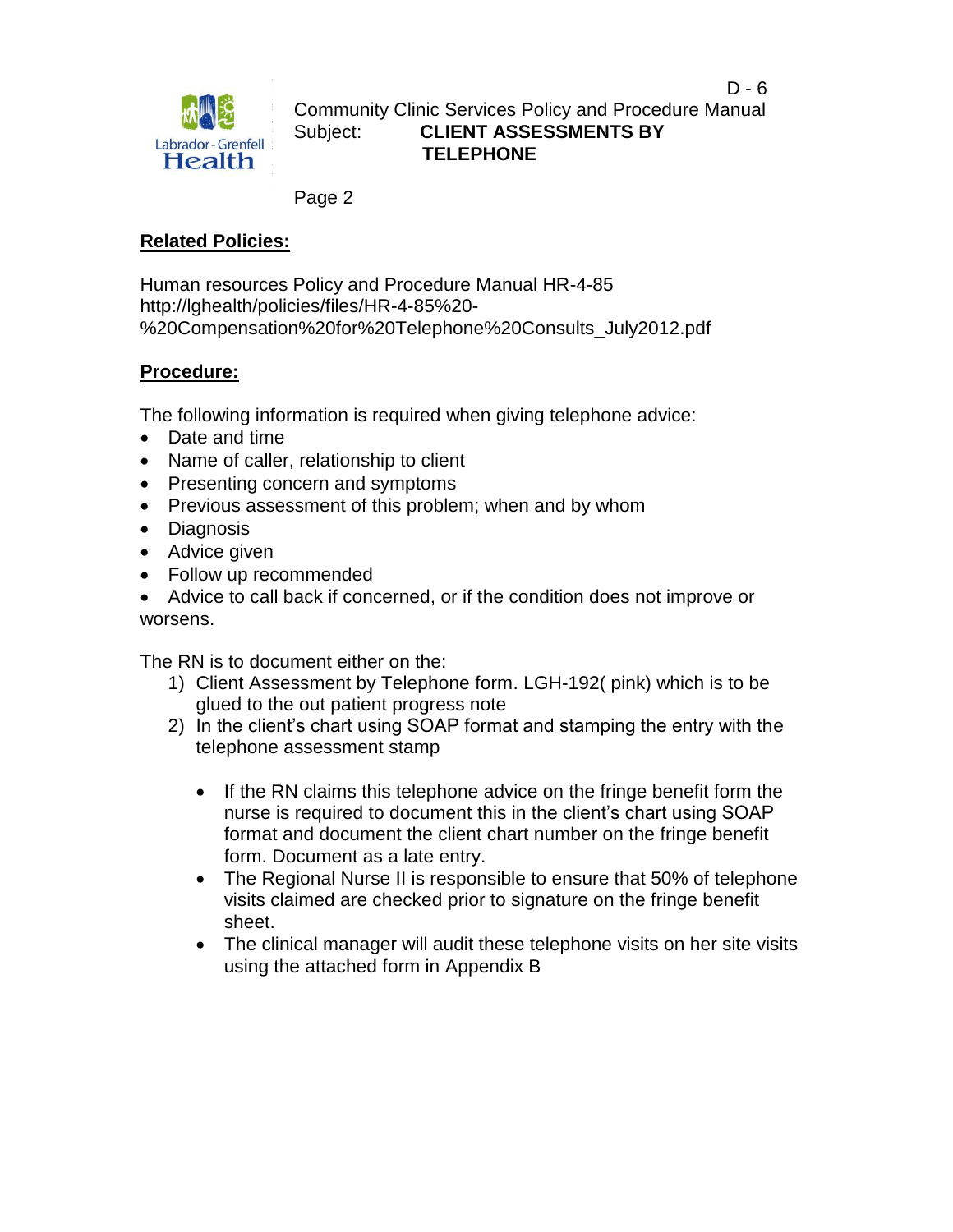Page 3

# **Appendix A**

| <b>Telephone Assessment</b> | Date: | <b>Clinic:</b> |  |
|-----------------------------|-------|----------------|--|
| Name:                       | DOB:  | Nurse:         |  |
| Presenting Problem:         |       |                |  |
| History and plan of care:   |       |                |  |
|                             |       |                |  |
|                             |       |                |  |
|                             |       |                |  |
|                             |       |                |  |
|                             |       |                |  |
|                             |       |                |  |
|                             |       |                |  |
|                             |       |                |  |
| $L$ -GH-172(pink)           |       |                |  |

| <b>Telephone Assessment</b> | Date: | <b>Clinic:</b> |  |
|-----------------------------|-------|----------------|--|
| Name:                       | DOB:  | Nurse:         |  |
| Presenting Problem:         |       |                |  |
| History and plan of care:   |       |                |  |
|                             |       |                |  |
|                             |       |                |  |
|                             |       |                |  |
|                             |       |                |  |
|                             |       |                |  |
|                             |       |                |  |
|                             |       |                |  |
|                             |       |                |  |
| $L$ -GH-172 $(pink)$        |       |                |  |